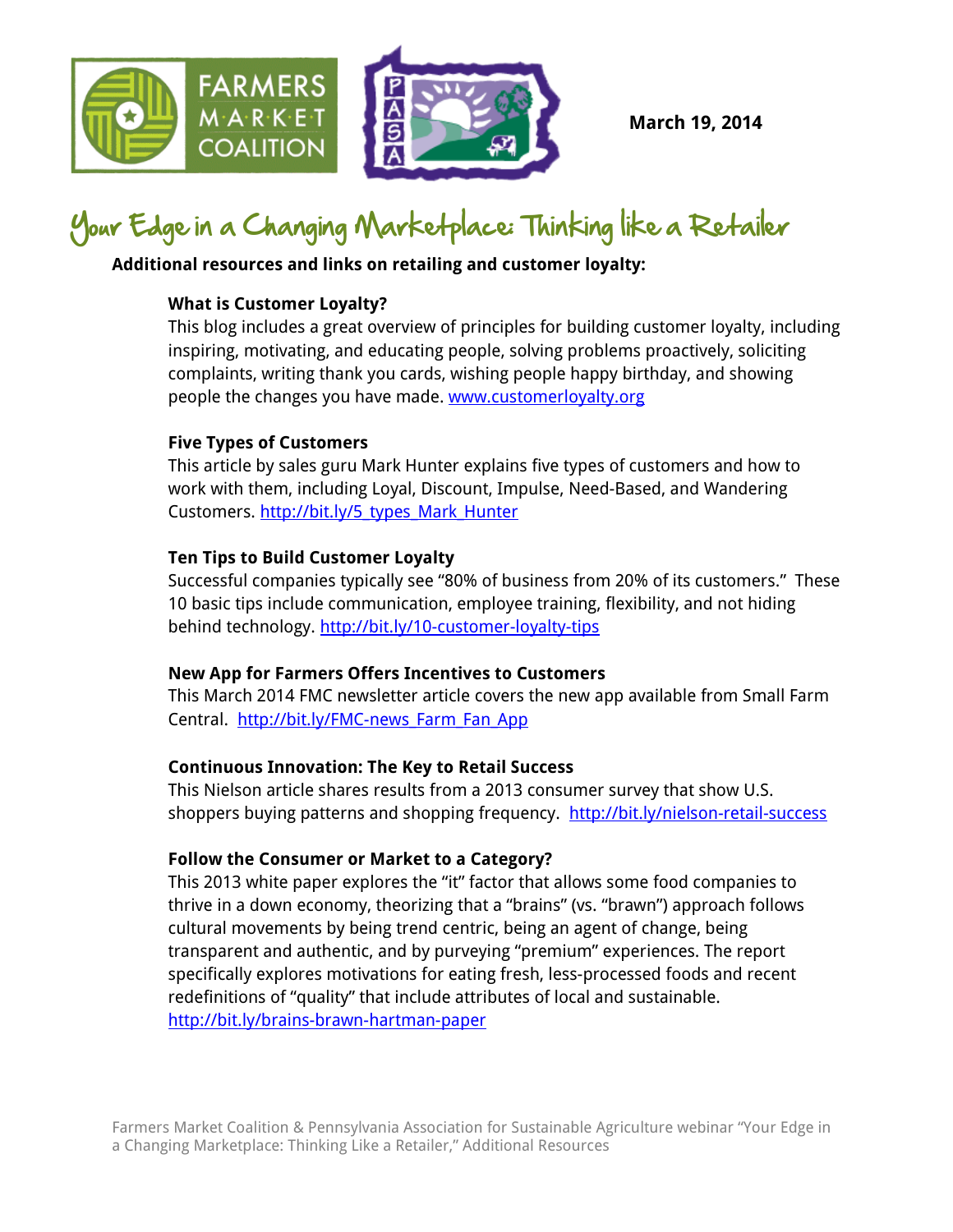#### **What Motivates People to Buy Local Food?**

This article offers an overview of results from a small 2013 study of consumers by the Institute of Food Products Marketing, finding that consumers expect local products to first be fresher, better-tasting and of higher quality, and then to provide other benefits such as supporting the local economy and knowing who and where their food comes from. Interestingly, the impact of food miles on the environment was one of the lowest-ranked dimensions of local foods. <http://bit.ly/PG-local-article>

### **Merchandising: Penn State Extension Retail Farm Marketing Video Series**

While geared towards growers and emphasizing on-farm stores, this three minute video on merchandising sums up all the means they can use to sell their products, and encourage the customer to buy as much as possible. http://youtu.be/VnByiWyogP4

### **Customer Service: Penn State Extension Retail Farm Marketing**

This Customer Service video helps producers and farm staff understand how to interact with customers and potential customers. While geared towards produce departments, tips are relevant to farmers market growers as well. <http://www.youtube.com/watch?v=Mx7mRUtlpU4>

### **For more information on the presenters and moderator:**

Eric Barrett, Ohio State University [barrett.90@osu.edu](mailto:barrett.90@osu.edu) | 330-533-5538 | u.osu.edu/directmarketing

Brian Moyer, Penn State University [bfm3@psu.edu](mailto:bfm3@psu.edu) | 610-391-9840 | [www.facebook.com/PAfarmmarkets](http://www.facebook.com/PAfarmmarkets)

### **About the host organizations:**



Th[e Farmers Market Coalition](http://www.farmersmarketcoalition.org/) is a national 501(c)(3) organization dedicated to strengthening farmers markets for the benefit of farmers, consumers, and communities. Through its membership, FMC reaches 4,000 farmers markets, supporting their success through education, and networking. Learn more at farmersmarketcoalition.org.



Through educational programs and regional marketing assistance for farmers, advocacy, and public outreach, the Pennsylvania Association for Sustainable Agriculture (PASA) seeks to promote profitable farms that produce healthy food for all people while respecting the natural environment. PASA's annual Farming for the Future Conference draws thousands of participants from more than 30 states and six countries each February. Learn more at pasafarming.org.

Farmers Market Coalition & Pennsylvania Association for Sustainable Agriculture webinar "Your Edge in a Changing Marketplace: Thinking Like a Retailer," Additional Resources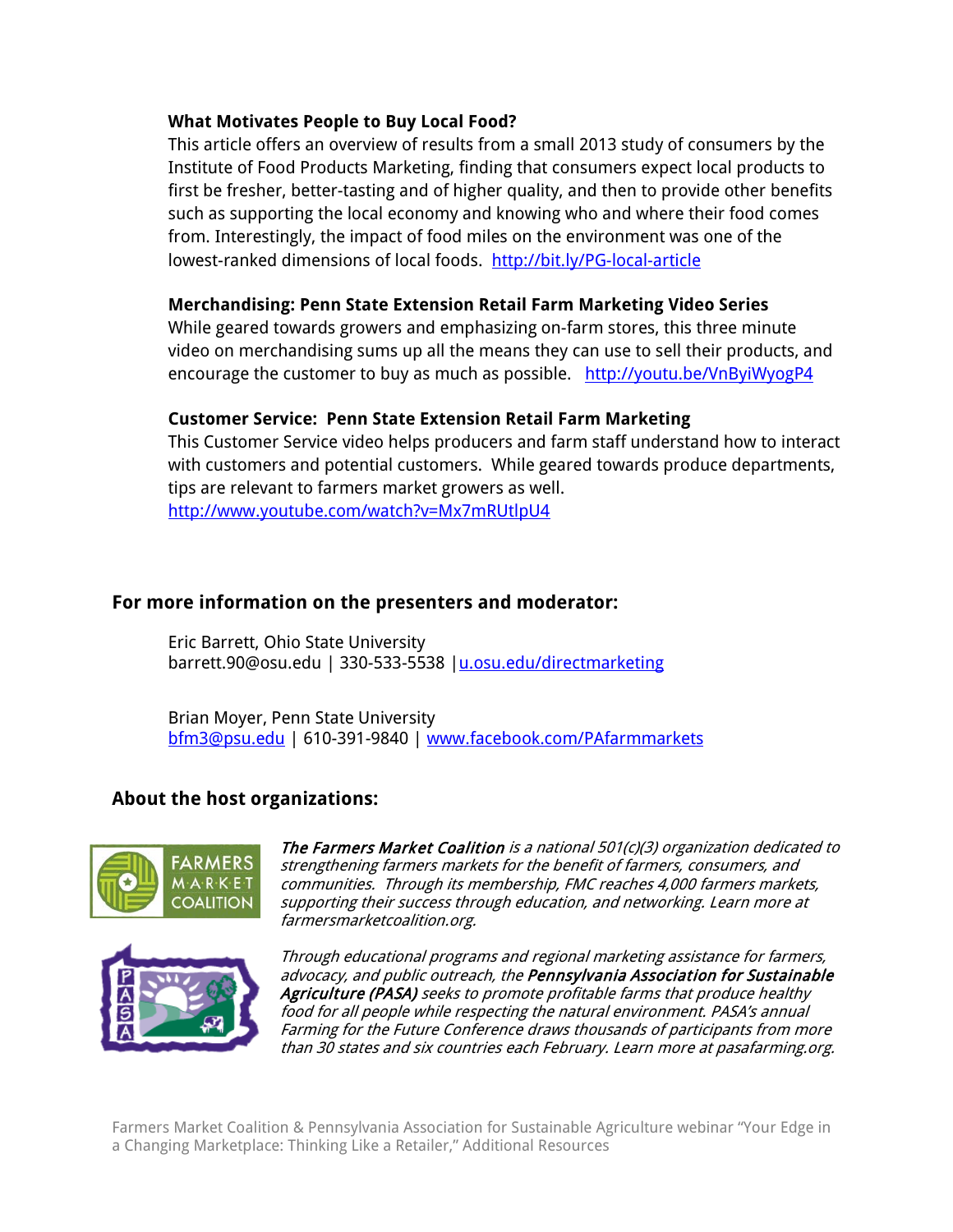# **Understanding Your Farmers Market Retail Image<sup>[1](#page-2-0)</sup>**

This activity is meant as an analysis and implementation piece following a presentation on branding and/or retailing at a farmers market.

### Your Mission

- Understand the retail image of the **competition** (other local food outlets)
	- o Document the image they are portraying.
	- o What are the key words used to describe this business?
- Understand **your own retail image** (of the market as a whole)
	- o Have others document the image you portraying.
	- o What are the key words used to describe this business?
- Help **your vendors** understand their place in your market
	- o Vendors also can use page 3, "My Retail Image" to get a better understanding of the image they are portraying to customers

### Worksheets

- Page 2 Their Retail Image Analyze your brand through the competition
- Page 3 My Retail Image Analyze your brand through others
- Page 4 My Brand Action items to improve

### Instructions

- **Recruit** managers, staff, friends, customers and others to complete these forms. Using a nonfrequenting friend/relative will help you see the business through a 'different pair of glasses.'
	- o Market managers can do competition form (page 2), but should have others help as well. NOTE: Page 2 is not a form for customers to complete.
	- o You should do your own retail image (page 3) separate from others.
- **Give instructions.** Ask them to imagine themselves walking into your farmers market and complete the form as if they are entering for the first time.
	- o Using this frame of mind, have them answer the questions on the sheet. Have them do this now to get a starting point.
	- o NOTE: There are no "correct" answers, only answers that will make the market and staff think about improving their ability to retail products.
	- o Have them complete this once a week the month before your busy season and then on through your busiest times.
	- o Similar to a secret shopper program.
- **Follow up** with the people assisting you.
	- o Do a quick interview. Take notes.
	- o Combine ideas after all visits are done.
- **Use the information** to improve.
	- o Use to best of the competition (the ones 'doing it right') to compare the market.
	- o Compile notes. Use page 4 to write down three ideas or problems or ideas brought to light.
	- o Make changes to your market's image through board/vendor meetings, allowing them to give input on the way to correct perceived image problems.
	- o Implement at least one marketing ideas each month based on input.
	- o

<span id="page-2-0"></span><sup>&</sup>lt;sup>1</sup> Eric Barrett, Ohio State University Extension,<http://u.osu.edu/directmarketing> [barrett.90@osu.edu](mailto:barrett.90@osu.edu)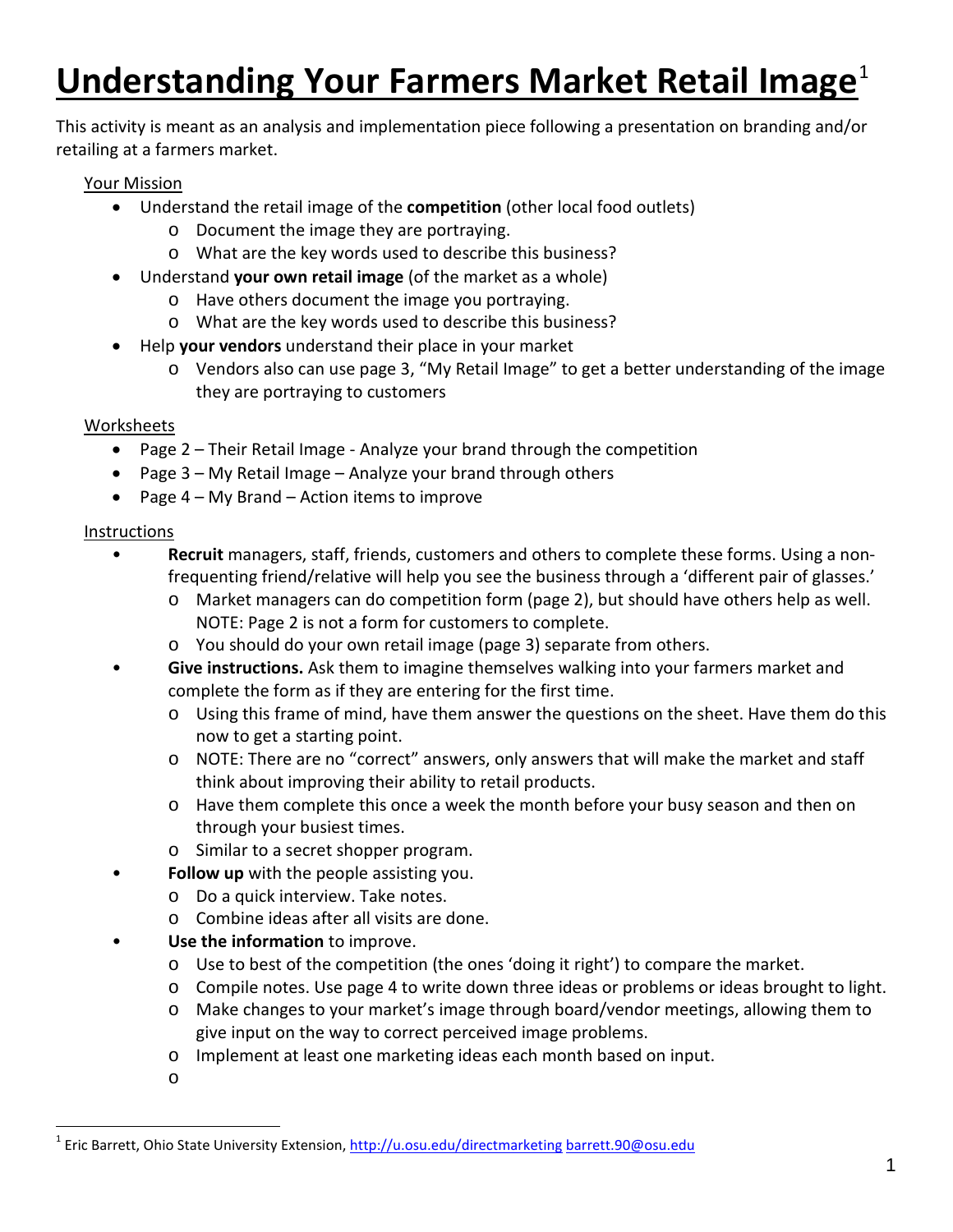# **Their Retail Image -** Analyze your brand through the competition

This sheet is to be used to analyze your competition. It is best to leave this worksheet in the car, and then fill it out upon completing your visit.

- 1. What is the "Wow" I see from the outside of the store?
- 2. First thing I see as I enter the store…
- 3. Number of times their logo is visible in the store (one or twice, all the time, etc):
- 4. First friendly hello how quick does this occur? What were employees wearing?
- 5. Were prices visible? Were there sales?
- 6. Did displays draw attention? What do you remember about them?
- 7. How many co-purchasing ideas (or bundling) did you see before getting to the register?
- 8. Most memorable part of the visit?
- 9. Most memorable 'item' you noticed?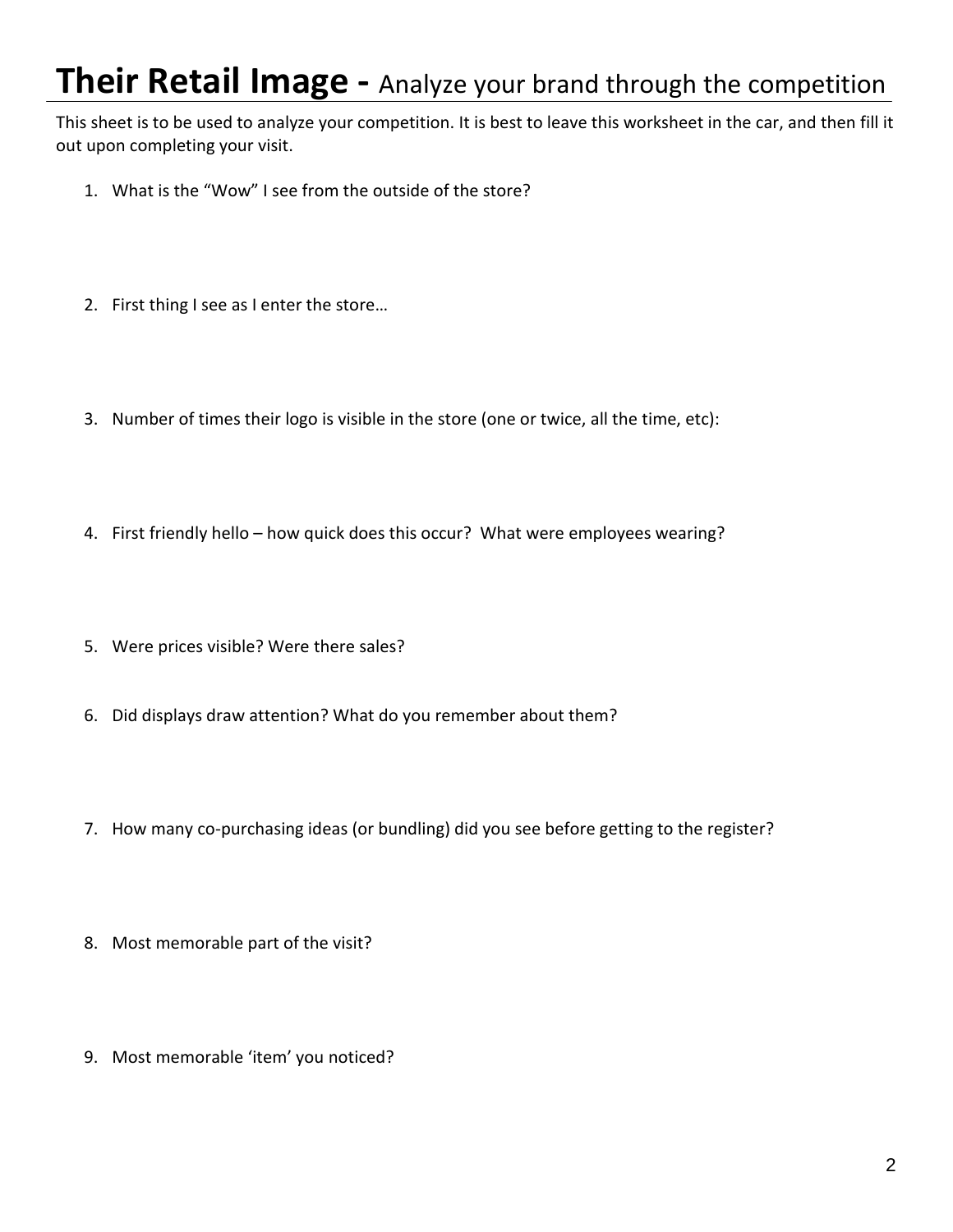# **My Retail Image -** Analyze your brand through others

Thank you for helping us improve our market. This sheet is to be used to analyze our image. You can use this sheet as you walk around the market, but it is best to leave this worksheet in the car, and then fill it out upon completing your visit. NOTE: You may be using this sheet to analyze the market based on your previous visits. Simply write down what you remember from your last visit.

- 1. What is the "Wow" I see from the end of the isle at the farmers market?
- 2. First thing I see as I pull up/walk up…
- 3. Number of times the market name/logo is visible (one or twice, all the time, etc):
- 4. First friendly hello how quick does this occur? What were employees wearing?
- 5. Were prices visible? Were there sales?
- 6. Did displays draw attention? What do you remember about them?
- 7. How many co-purchasing ideas (or bundling) did you see at booths before paying?
- 8. Most memorable part of the visit?
- 9. Most memorable 'item' you noticed?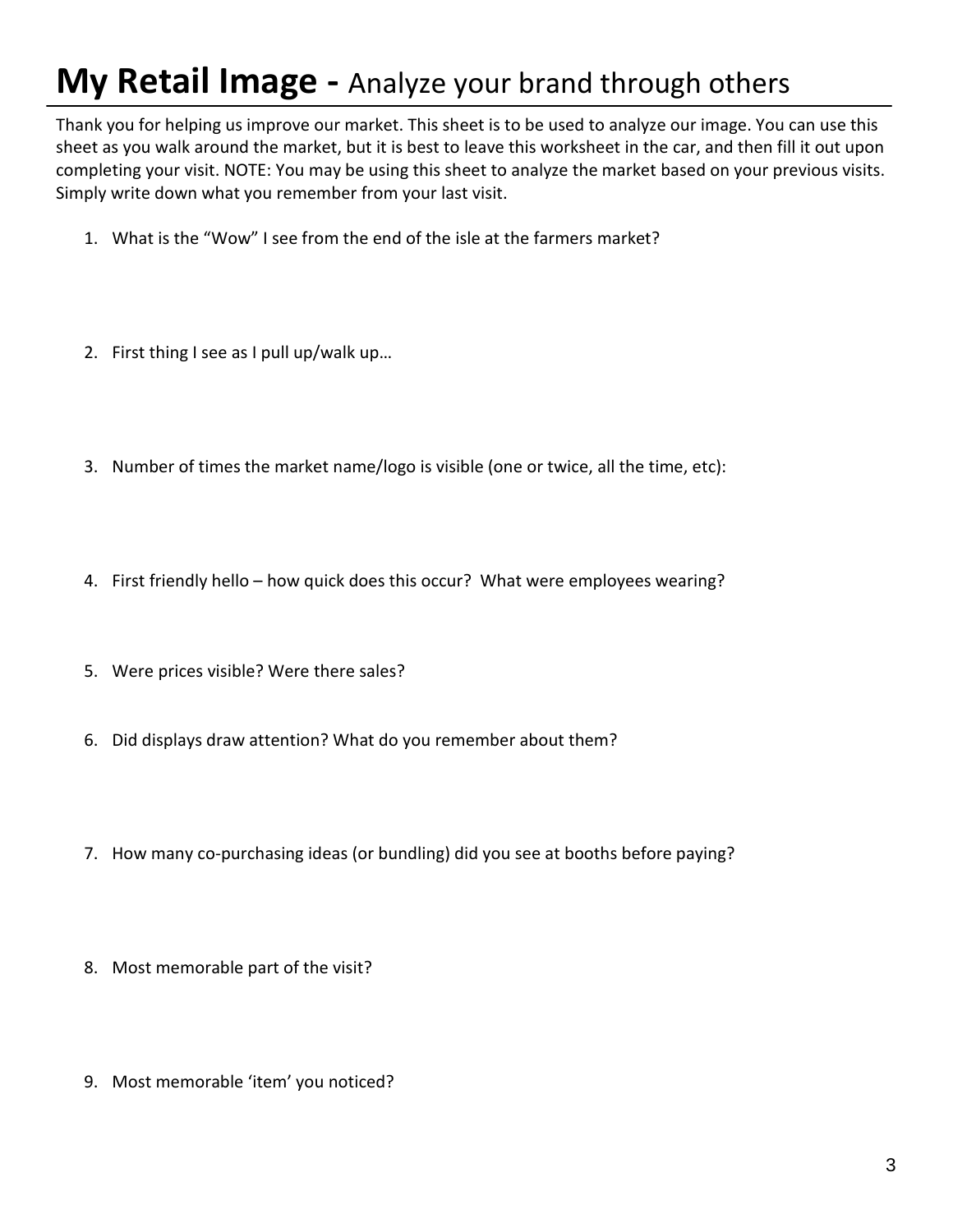# **My Brand –** Action items to improve

- List the top three glaring items to improve upon OR the top three ideas generated.
- Develop these based on common themes based on input from page 2 and page 3 survey.

1.

3.

2.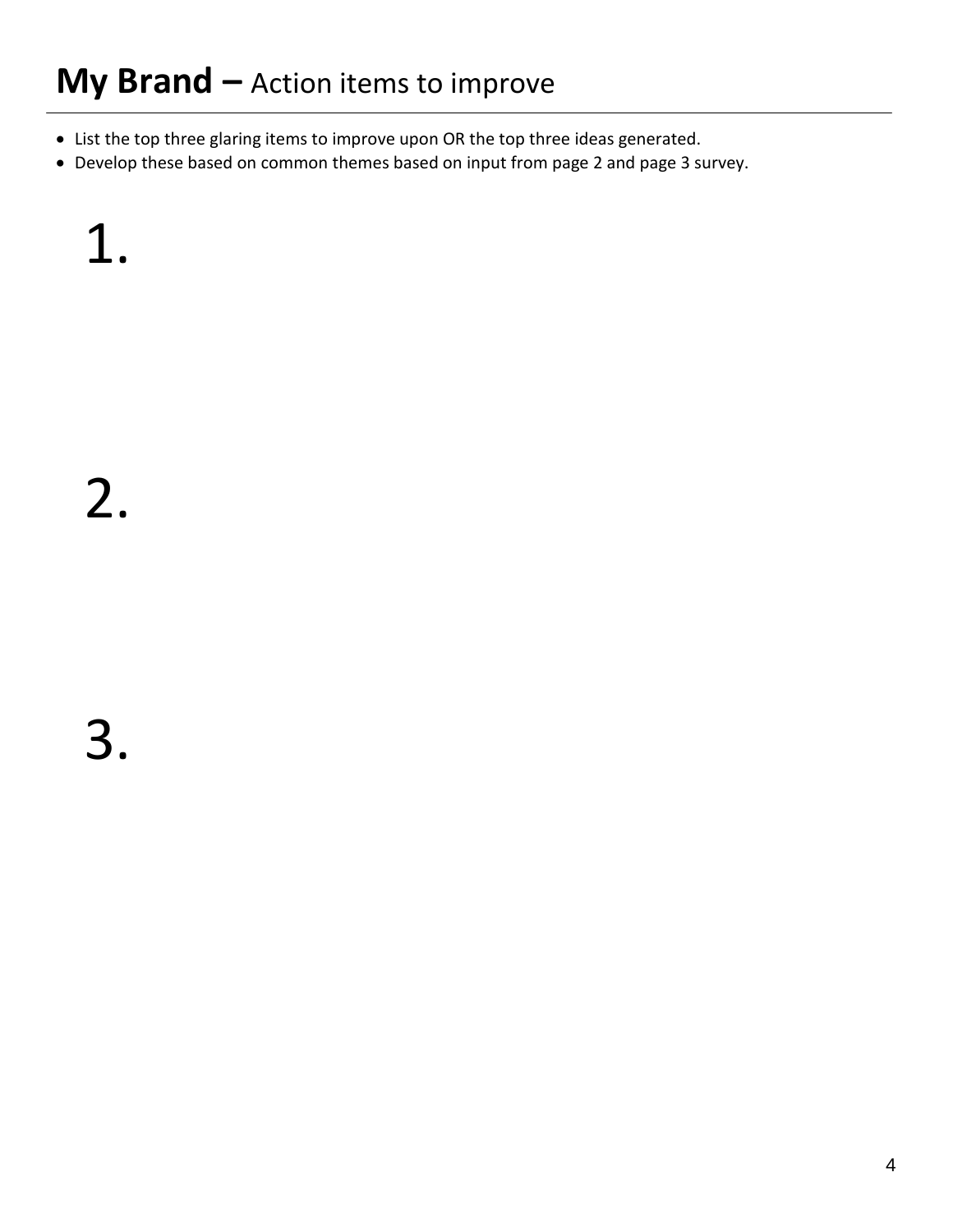## Farmers Market Vendor Gap Analysis

### Where are the gaps in products?

- 1. Have vendors list all products they expect to grow and sell on their application or renewal application for the year.
	- o Let them know of up front that you will be doing a gap analysis.
	- o They may be allowed to sell certain items, but not others.
	- o Have group decide if limits set on number of vendors selling a specific product, i.e. only 4 sweet corn vendors because market only has 20 possible stalls.
- 2. Create your own chart to get started
	- o Enter data from current farmer vendors
	- o Add even more new columns based on
		- **Products at other markets**
		- Customer requests (voiced to vendors, manager)
		- A customer survey at the market
	- o Review chart with board, vendors.
	- o What other products may bring in new customers?
- 3. Let current vendors know of holes they can fill in the gap analysis
	- o "Nobody else is growing it."
	- o What else can we try?

| Vendor          | Tomatoes | Tomatoes | Tomatoes | Sweet | <b>Berries</b> | Stone | Pome  | Value | Dairy  | Eggs | Root  | Greens | Meat |  |
|-----------------|----------|----------|----------|-------|----------------|-------|-------|-------|--------|------|-------|--------|------|--|
|                 | Early    | peak     | Heirloom | Corn  |                | Fruit | Fruit | Added | Cheese |      | Crops |        |      |  |
| ABC             |          |          |          | x     |                |       |       |       |        | X    |       |        |      |  |
| Farm            |          |          |          |       |                |       |       |       |        |      |       |        |      |  |
| <b>DEF</b>      |          | X        |          | x     | x              |       |       |       |        |      |       |        |      |  |
| Farm            |          |          |          |       |                |       |       |       |        |      |       |        |      |  |
| <b>GHI Farm</b> |          | X        |          | X     |                |       |       |       |        |      |       |        |      |  |
| <b>JKL Farm</b> | X        |          |          | X     |                |       |       |       |        |      |       |        |      |  |
| XYZ Farm        |          |          |          | x     |                | x     |       | X     |        |      |       |        |      |  |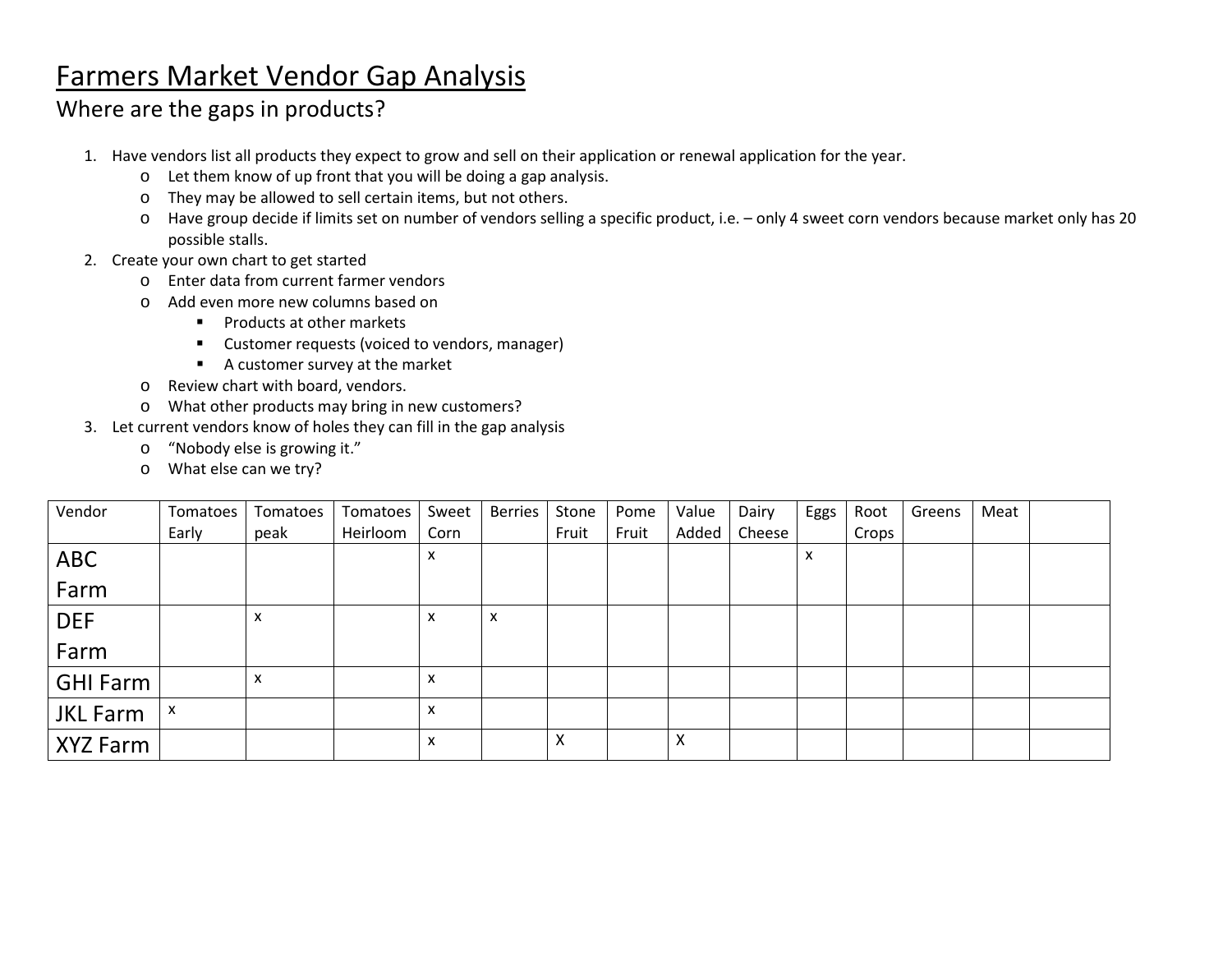

### Top 10 Attributes of **The Best Farmers Markets[1](#page-7-0)**

A farmers market is an organized group of farmers who offer fresh, local farm products at a specified location at schedule times. Farmers markets are growing in number and size around the country. Why? Because the public is seeking fresh, local food from farmers they know and can interact with.

Farmers benefit from increased income from direct sales, promotion of their farm and an expanding customer base. Farmers markets are great business incubators for small farms and promote the importance of agriculture in the community. The economy can benefit from the increased traffic in the area, related activities during market times and keeping profits in the local economy.

There are good farmers markets and ones that could use a lot of improvement. But, what makes a Great Farmers Market? Many would argue which are the best attributes, but after working with many farmers markets in Ohio and visiting markets throughout the country, I have come up with a list of what makes "The Best" farmers markets. These markets:

- 1. Have a **marketing plan** and advertising schedule by month. This includes a website dedicated to the market and products offers. The plan includes social media like Facebook, Twitter, YouTube and others. The plan includes highlights of vendors and products which will attract business to the market.
- 2. Inspect vendors to verify they are producing what they are selling at the market. And, in cases where a local crop is not available, they are honest and upfront about the product belonging to another farm. Vendor farmers should list where the product was grown and why it's not local. This fosters confidence with the consumers to ensure they are getting locally produced foods.
- 3. Are **serious about a market manager** and have given the manager the authority to uphold the rules and regulations of the group.
- 4. **Do not skirt the rules** of the county or state. Instead, they work cooperatively to advocate for rules which support the sales and profitability of locally grown foods.
- 5. Involve the community through **activities and events**. They give back to the community through inviting fundraising activities or donating their excess produce to the local food bank.
- 6. Require **signage for vendors' booths and the products** they sell. A farm name starts the building of a brand. It distinguishes one farm from another. It tells a local story. Product information increase sales. If the market is busy, it is difficult to talk to every customer about every product. Signage tells your story for you, and provides a good return on investment. And, to project the proper image, the group will have a basic dress code for vendors with plain shirts and jeans or apparel with logos.
- 7. Provide **workshops for vendors** or work with other local agencies like Extension to provide educational workshops to improve vendors' booths, growing information and more.
- 8. Have **hours ALL Year**. Re-establishing a customer base each spring can be time consuming and expensive.
- 9. Complete a **vendor gap analysis** regularly to ensure a proper mix of vendors to meet customers' needs. Maple syrup producers are not located in every county. Fresh flowers are not grown year round. But, there could be a farm vendor who would be willing to grow that product and sell at your market. Be sure to have a complete array of products by tracking products offered.
- 10.**Make it fun** for vendors and customers. It's too easy to get caught up on the tiny, insignificant negative parts of any group or activity. Do everything you can to keep things fun – and your market will have a good, long life!

<span id="page-7-0"></span>By Eric Barrett, Ohio State University Extension, Direct Marketing Team [barrett.90@osu.edu](mailto:barrett.90@osu.edu) Blog : [http://vegfruit.wordpress.com](http://vegfruit.wordpress.com/) Reviewed by: Julie Fox, OSU Extension Direct Marketing Specialist & Christie Welch, OSU Extension Farmers Market Specialist.